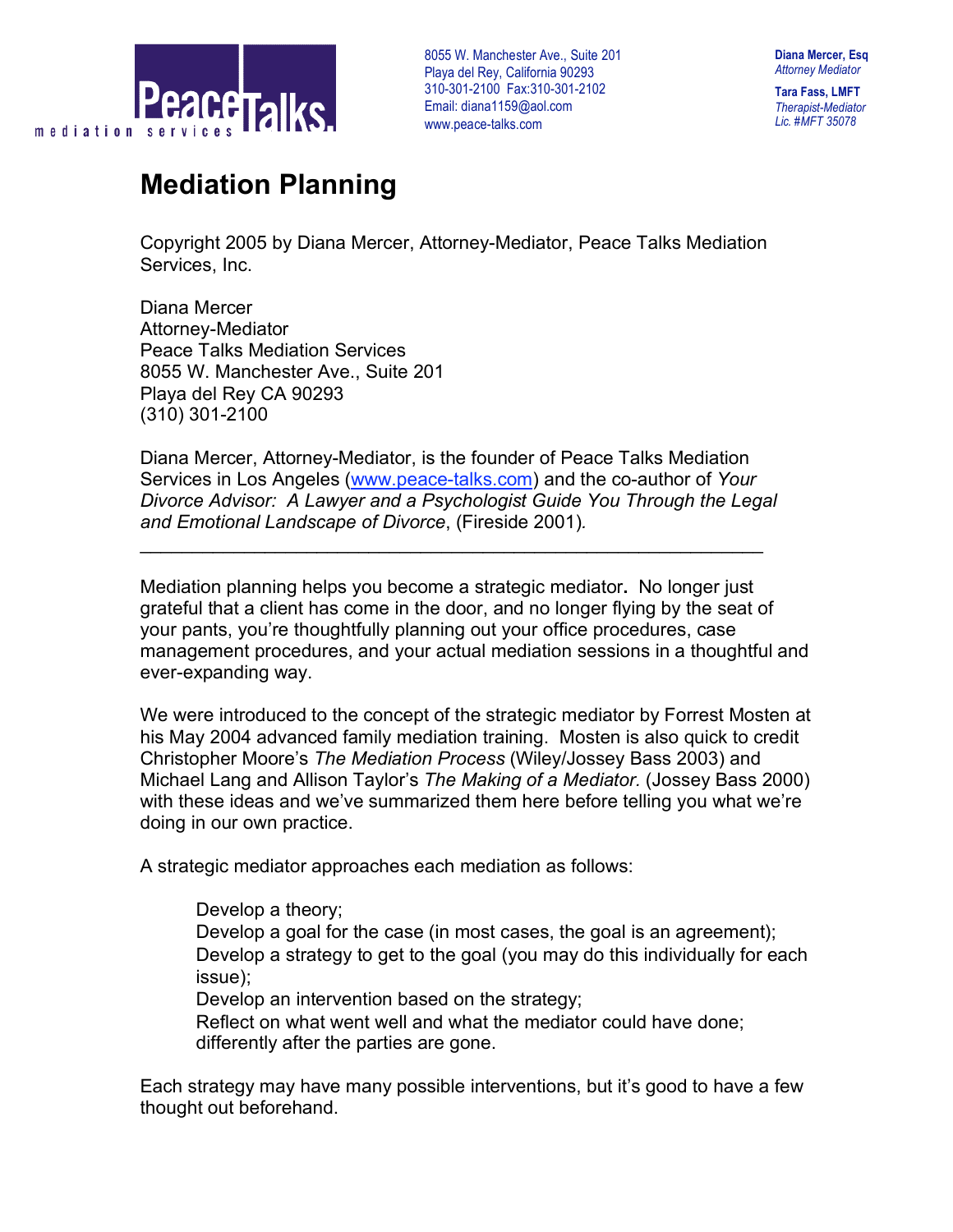

**Tara Fass, LMFT** *Therapist-Mediator Lic. #MFT 35078*

A strategic mediator is also thinking about:

 The next statement or action to create baby steps toward agreements; How to create awareness of the progress and underlying interests; How to motivate discussions; How to guide without directing; Giving the parties the best opportunity to agree.

The plan is to move along the continuum of mediator competence (adapted from *The Making of a Mediator,* Michael Lang and Allison Taylor, Jossey Bass 2000):

 **Apprentice:** unconscious incompetence **Novice:** conscious incompetence **Practitioner:** unconscious competence **Artist:** conscious competence

### **Preparing for a Session**

At least an hour before clients come in, start by being debriefed by your Dispute Resolution Associate (DRS) about his or her telephone experience in convening the case to date. How the clients have behaved on the telephone, what they've told the DRS and how they've told it, and what they've failed to tell the DRS can all provide clues as to what we might be facing in the mediation room.

The next step is to set the intention and to make sure the office is set up to be client-centered. The idea is to have the space and physical environment set the tone for calm and peace.

Before the clients arrive, we get comfortable, adjust the room setup and make sure the water pitcher and snacks are ready. If it's a second or third appointment, we discuss the last session and develop a probable agenda. The mediators define their own agendas and consider likely impasses and agreements so that we're prepared for what may come up during the session. We distribute copies of previous mediation summary letters so clients can mark on them as we fine-tune previous tentative agreements.

When clients arrive, they're offered a seat in the client library or in a caucus room. Our Dispute Resolution Associate offers them coffee, tea, and sodas. We make a fresh pot of coffee if it's the afternoon. The client library is stocked with hard copies of our worksheets and forms, books on divorce, mediation, and parenting, and it also has videos like *Children, the Experts of Divorce* and *it's Still*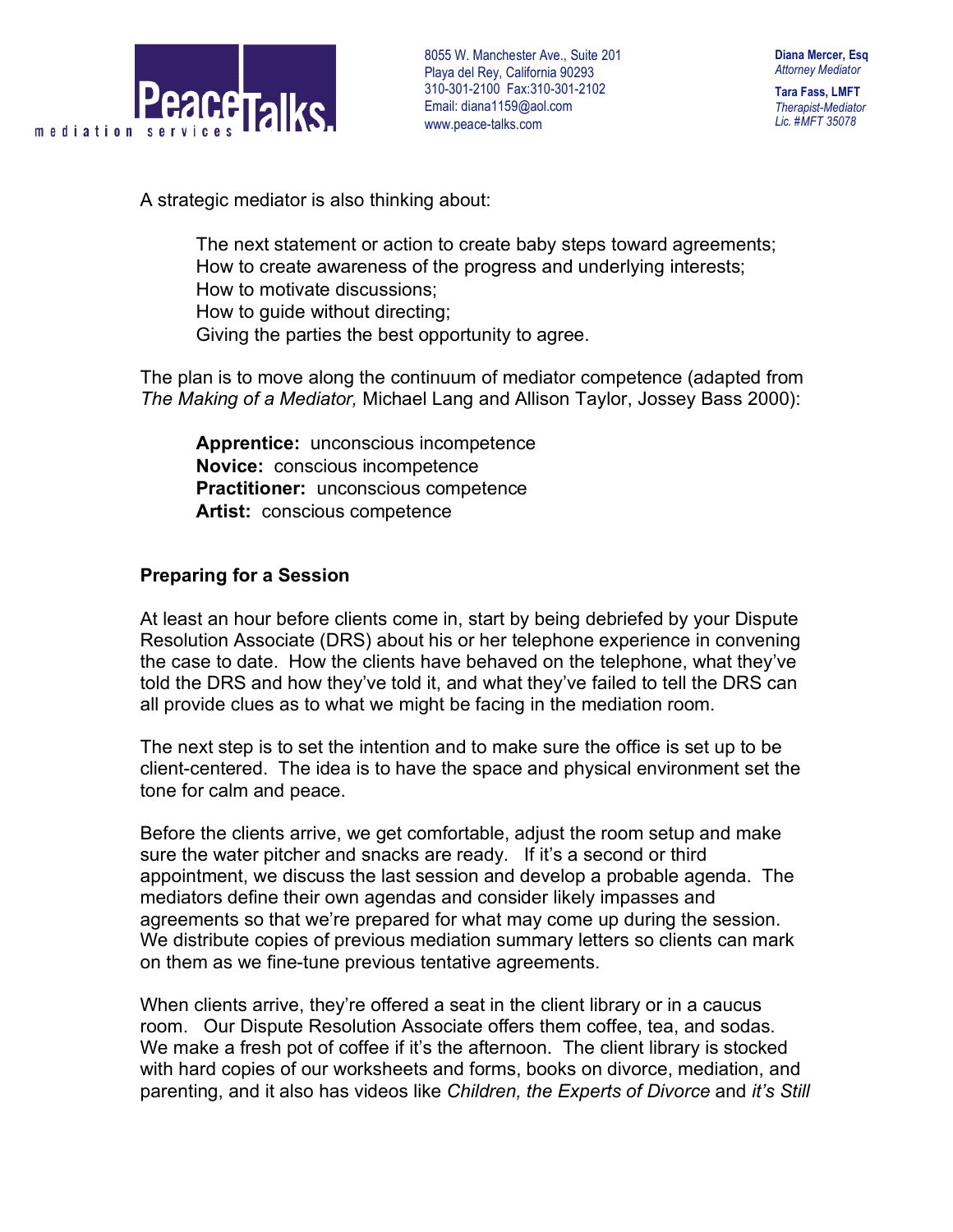

**Diana Mercer, Esq** *Attorney Mediator* **Tara Fass, LMFT**

*Therapist-Mediator Lic. #MFT 35078*

*Your Choice.* There is a landline telephone clients can use as well as a table to write on. It's not uncommon for some participants to be chronically late – after all, conflict is unpleasant business-- so we make sure that early arrivals have plenty to keep them occupied while they wait.

The mediators don't greet clients except to say "hello" until both parties have arrived. We want clients to be assured that we are neutral and that we don't use one person's early arrival as a conspiracy theory opportunity. It can be a little awkward ignoring someone sitting in the next room, but most clients appreciate our explanation. After all, if we hold good boundaries with them, we'll do the same when it's their spouse who arrives first next time.

This may all sound like a bit much, but one client described it as, "There was a feeling of abundance with all the snacks and drinks and extra telephones, and I felt like I didn't have to worry about my case because there would be enough to go around." Another client said, "You're lending me a book and giving me a folder of information, but when I hired my lawyer for three times as much money, all he gave me was a piece of paper saying he was my attorney." Having a client-centered office is an important part of success in the mediation room. The mediation environment should be part of the solution, not part of the problem.

#### **Knowing Your Customer**

Most of our clients are very nice people having the worst day of their lives. As much as they have in common, they are also unique, particularly because Los Angeles presents us with a very diverse population.

#### **Anticipating racial, ethnic, socio-economic and cultural differences and related planning**

Some categories of diversity come to mind easily, *e.g.,* racial, ethnic, religious, gender and nationality issues. Others are not so quickly identified but can influence the climate in the mediation room as much or more than those which are more obvious:

 Cultures torn by war; Traumatized cultures; Persons with a traumatic personal history; Geographic differences between regions of one country or state, *e.g.,* New Yorker and Californian, Southerner and Northerner; Degree of practice within a religion, or Atheism; Political leanings, from Conservative to Liberal, but also lifestyle politics, like a vegan lifestyle; Socio-economic class.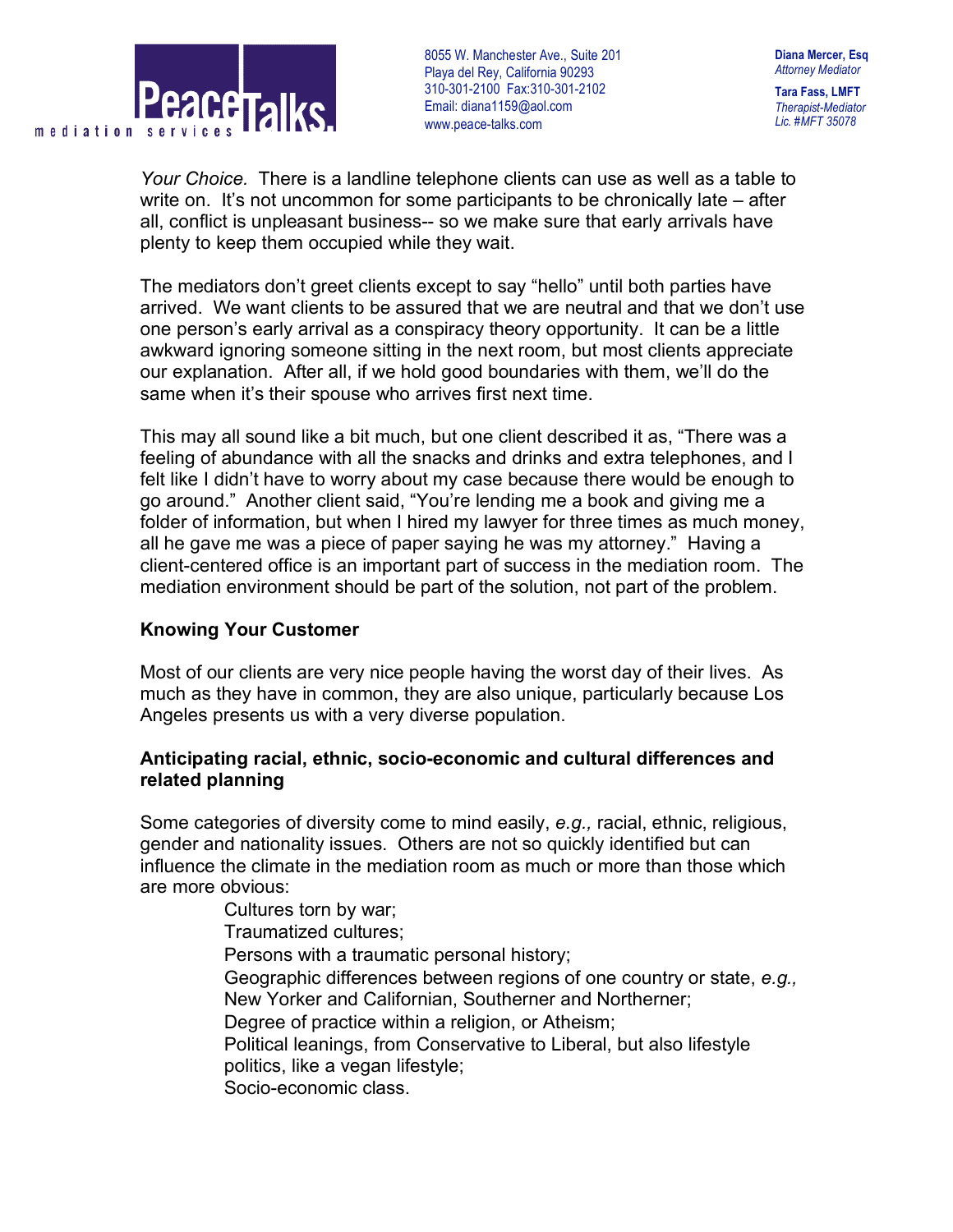

**Tara Fass, LMFT** *Therapist-Mediator Lic. #MFT 35078*

This list is by no means exhaustive, but designed to help you think about the different issues that create diversity issues in the mediation room.

Within these diversity labels, other nuances exist which are influenced by all of the above, for example:

 Mores about openness to therapy and helping professions; Trust in the government; Trust in the court system, and justice system; Willingness to communicate with persons inside and outside the family about personal problems or family secrets; How trauma is handled; Parenting styles, *e.g.,* authoritarian, laissez-faire; Acceptable gender roles; Tolerance for conflict; Negotiating styles.

All of these variables can influence what happens in the mediation room.

As a mediator planning for a mediation session, and using good case management, it helps to anticipate where some of the diversity issues may create conflict or impasses to settlement. To advance-plan a session with new parties based *only* on their anticipated ethnic or cultural backgrounds would likely do more harm than good, making it difficult to abandon pre-conceived notions about who the parties are likely to be as individuals once you've started to work with them. Yet, to completely ignore and fail to anticipate likely diversity issues would be equally as irresponsible.

If you find yourself working with particular groups of people often (whether it's Koreans, Jews or Southerners), it would be worthwhile to learn more about that group's culture and their norms and mores. It not only gives you insight into their culture, but also credibility in the mediation room when you can convey that you understand some of the clients' backgrounds.

This section is only a very brief introduction to a vast opportunity to explore diversity in mediation, but a fascinating line of inquiry and an opportunity to bring a higher level of artistry to your mediation practice.

#### **Using Case Consultations**

Therapists are familiar with the idea of case conferencing, and many lawyers belong to study groups. Since many mediators work alone, it is often helpful to review cases in a confidential way with our colleagues, peers and mentors.